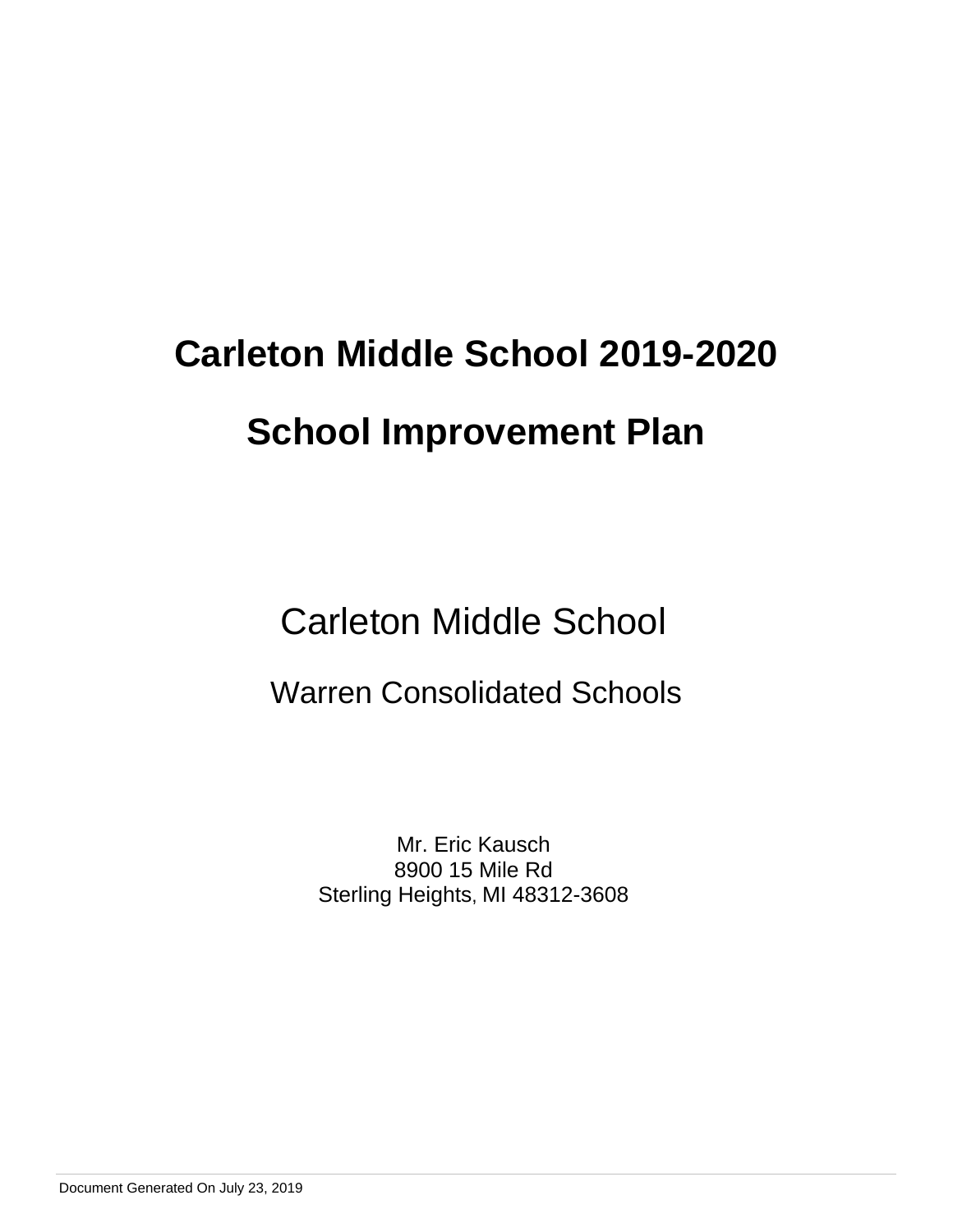# **TABLE OF CONTENTS**

| Goal 3: All staff will implement a school-wide PBIS program to improve the classroom learning environment and school |  |
|----------------------------------------------------------------------------------------------------------------------|--|
|                                                                                                                      |  |
|                                                                                                                      |  |
|                                                                                                                      |  |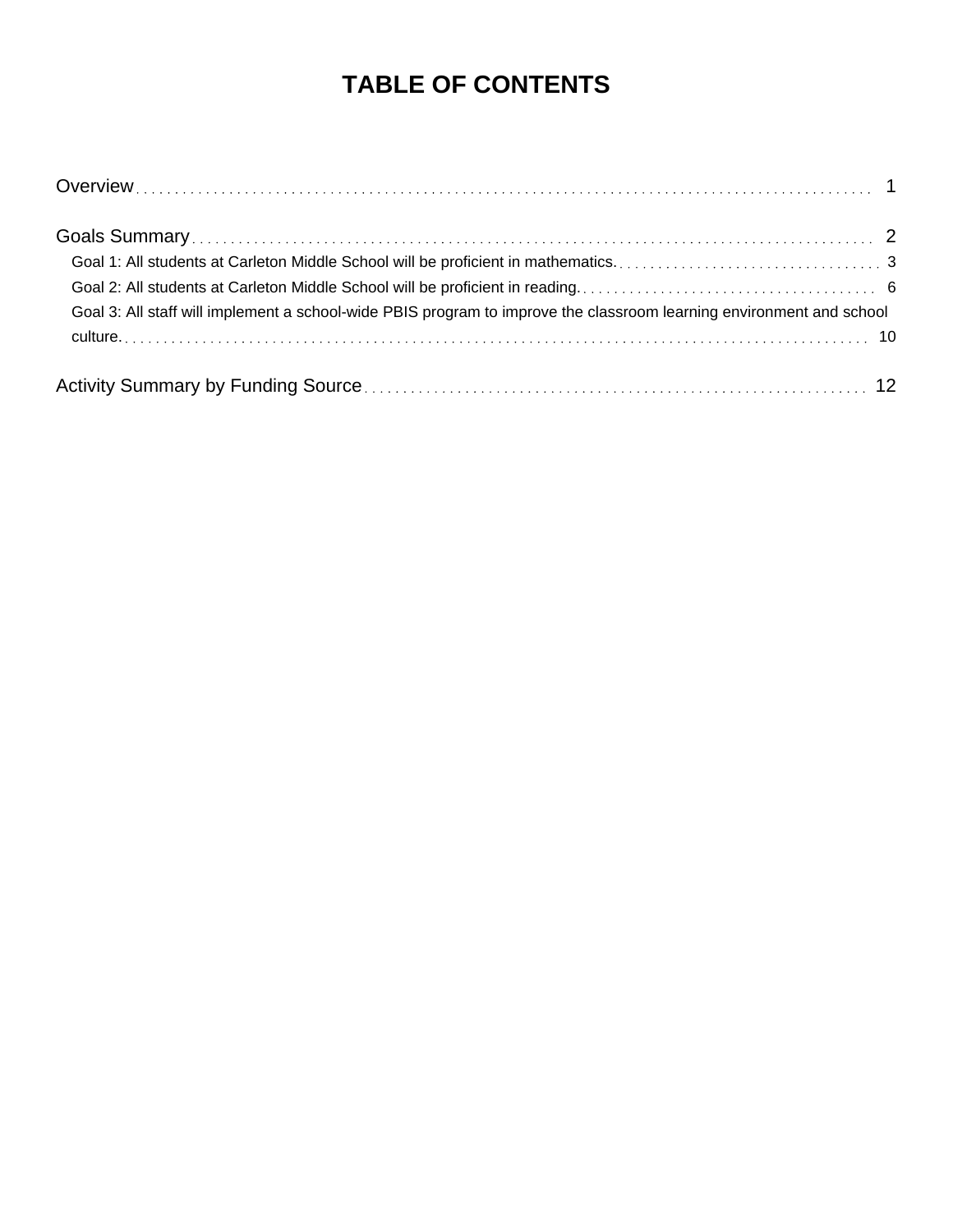### **Overview**

#### **Plan Name**

Carleton Middle School 2019-2020 School Improvement Plan

#### **Plan Description**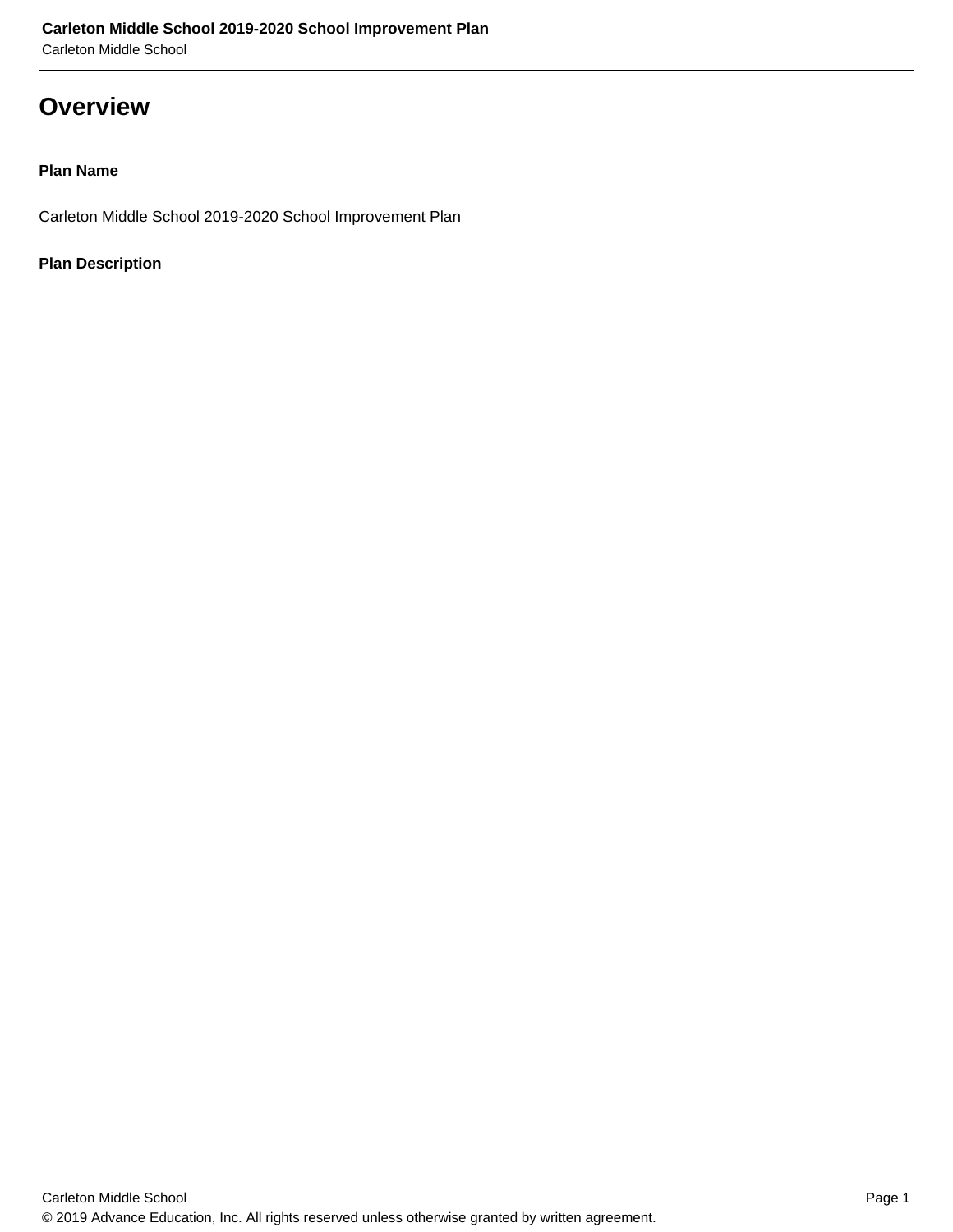# **Goals Summary**

**The following is a summary of the goals encompassed in this plan. The details for each goal are available in the next section.**

| $\vert \#$ | Goal Name                                                                                                                                               | Goal Details                                      | Goal Type      | Total Funding |
|------------|---------------------------------------------------------------------------------------------------------------------------------------------------------|---------------------------------------------------|----------------|---------------|
|            | All students at Carleton Middle School will be<br>proficient in mathematics.                                                                            | Objectives: 1<br>Strategies: 3<br>Activities: 10  | Academic       | \$0           |
| 2          | All students at Carleton Middle School will be<br>proficient in reading.                                                                                | Objectives: 1<br>Strategies: 3<br>IActivities: 10 | Academic       | \$0           |
| 3          | All staff will implement a school-wide PBIS program Objectives: 1<br>to improve the classroom learning environment and Strategies: 1<br>school culture. | Activities: 1                                     | Organizational | \$0           |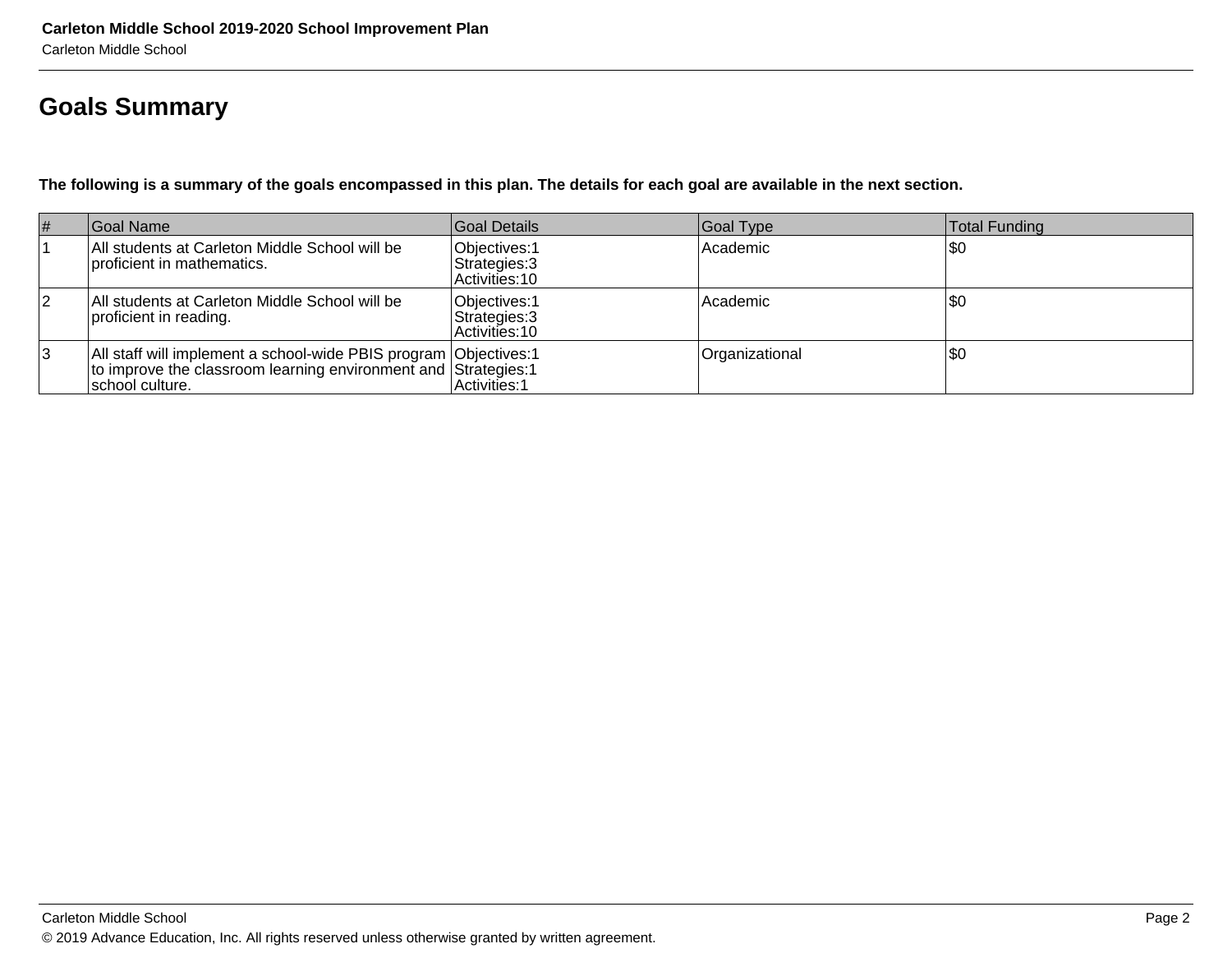## **Goal 1: All students at Carleton Middle School will be proficient in mathematics.**

#### **Measurable Objective 1:**

48% of Black or African-American, Asian, White, Economically Disadvantaged, Students with Disabilities, English Learners and Two or More Races students willdemonstrate a proficiency in skills in Mathematics by 06/30/2024 as measured by state assessments.

#### **Strategy 1:**

Timely and Additional Assistance - Timely and Additional assistance will be provided to identified at-risk students in the area of mathematics through the assignment ofsupplementary Title I staff in a Math Builder elective. AVMR (Advantage Math), Xtra Math, and Moby Max will be utilized, along with available curricular and internet resources.

Category: Mathematics

Research Cited: Psychonomic Bulletin & Review 2007, 14 (2), 249-255

Cognitive Tutor: Applied research in mathematics education, Steven Ritter

Carnegie Learning, Inc., Pittsburgh, Pennsylvania John R. Anders on, Kenneth R. Koedinger, and Albert Corbett, Carnegie Mellon University, Pittsburgh, PennsylvaniaSince procedural knowledge includes the context in which it is applicable, educational activities need to be structured so that students can practice procedures within an appropriate range of contexts.

#### Tier: Tier 2

| Activity - Monitoring Timely and Additional Assistance                                                                                                                                                  | Activity<br>Type  | Tier              | Phase           | Begin Date End Date         | Resource<br> Assigned | Source Of<br><b>Funding</b>     | Staff<br>Responsibl                                             |
|---------------------------------------------------------------------------------------------------------------------------------------------------------------------------------------------------------|-------------------|-------------------|-----------------|-----------------------------|-----------------------|---------------------------------|-----------------------------------------------------------------|
| Progress monitoring data will be collected and maintained by<br>the Title I teacher (M-STEP, district assessments, Advantage<br>Math assessments, classroom grades, etc.)                               | Monitor           | Tier <sub>2</sub> | Monitor         | 09/01/2019 06/30/2024   \$0 |                       | No Funding Building<br>Required | administrat<br>lors, Title I<br>Intervention<br><b>Teachers</b> |
|                                                                                                                                                                                                         |                   |                   |                 |                             |                       |                                 |                                                                 |
| Activity - Evaluate Timely and Additional Assistance                                                                                                                                                    | Activity<br>l ype | Tier              | <b>Phase</b>    | Begin Date End Date         | Resource<br>Assigned  | Source Of<br>Funding            | Staff<br>Responsibl                                             |
|                                                                                                                                                                                                         |                   |                   |                 |                             |                       |                                 |                                                                 |
| Pre and post data will be analyzed for students receiving<br>supplemental interventions in mathematics (M-Step, NWEA,<br>district assessments, Advantage Math assessments, Moby<br>Math progress, etc.) | Evaluation        | Tier 2            | <b>Evaluate</b> | 09/01/2019 06/30/2024   \$0 |                       | No Funding Building<br>Required | ladministrat<br>ors, SIP<br>Team, Title<br>I Teachers           |

| Activity -<br>y - Assign Supplemental Staff | Activity<br>'Type | 'Tier | <b>Phase</b> | Begin Date End Date |  | <b>Resource</b><br><b>Assigned</b> | Source Of<br><sup>"</sup> Funding | Staff<br>Responsibl |
|---------------------------------------------|-------------------|-------|--------------|---------------------|--|------------------------------------|-----------------------------------|---------------------|
|---------------------------------------------|-------------------|-------|--------------|---------------------|--|------------------------------------|-----------------------------------|---------------------|

#### Carleton Middle School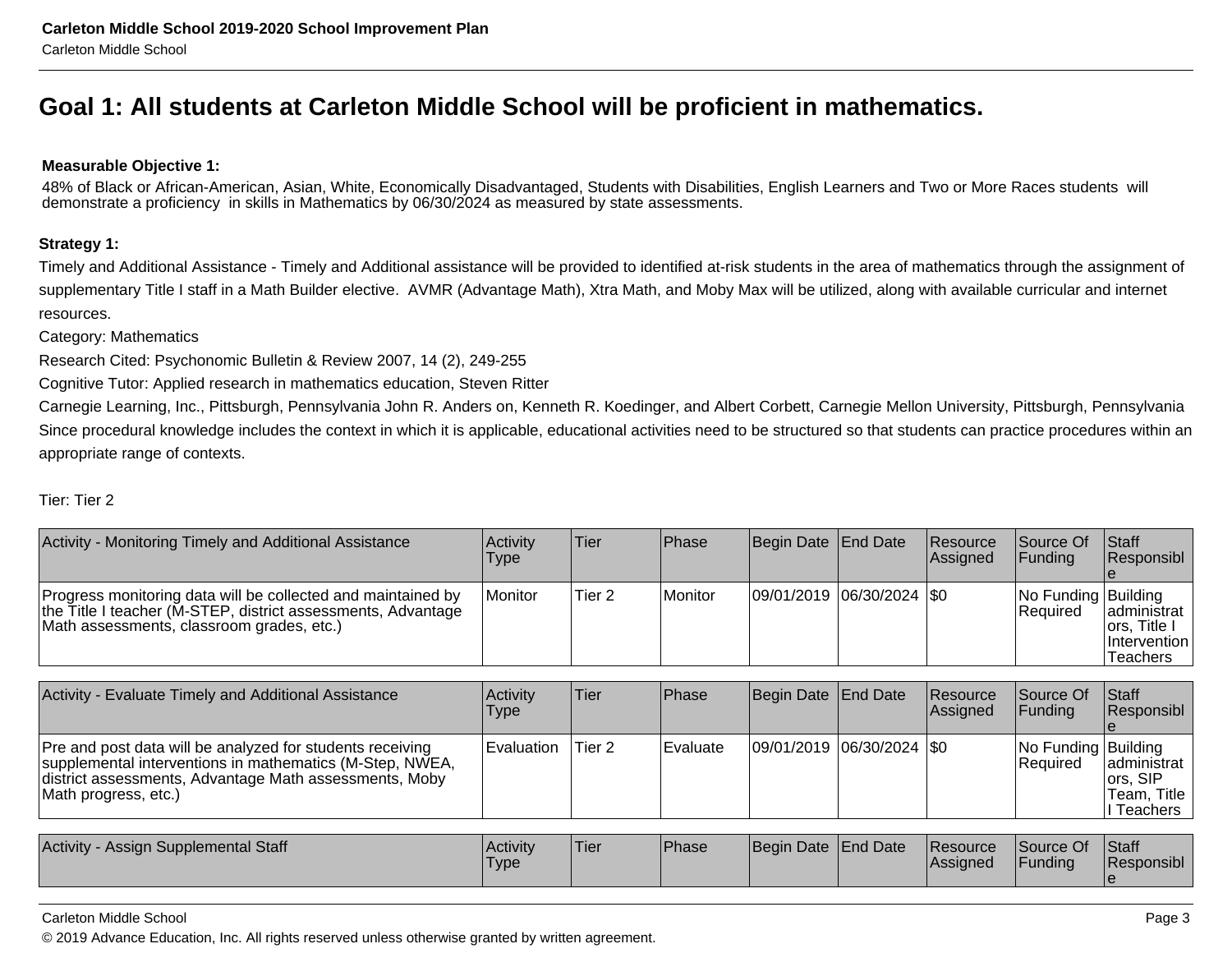Carleton Middle School

| Assign supplemental staff to implement math builder<br>interventions (Advantage Math)                                                                                                                                                                                              | Academic <br>Support<br>Program    | Tier 2 | Implement        | 09/01/2019 06/30/2024 \$0   |                             | <b>Title I Part</b>  | Building<br>Administrat<br>lors:<br>Iteachers<br>and support<br>Istaff |
|------------------------------------------------------------------------------------------------------------------------------------------------------------------------------------------------------------------------------------------------------------------------------------|------------------------------------|--------|------------------|-----------------------------|-----------------------------|----------------------|------------------------------------------------------------------------|
| Activity - Professional Learning in Math Interventions                                                                                                                                                                                                                             | <b>Activity</b><br>Type            | Tier   | Phase            | Begin Date End Date         | <b>Resource</b><br>Assigned | Source Of<br>Funding | <b>Staff</b><br>Responsibl                                             |
| Supplemental Intervention Staff will be trained on interventions<br>(AVMR training). Teachers will attend trainings that will<br>increase their understanding of research-based intervention<br>strategies and help them align instruction to the Common Core<br> State Standards. | Professiona   Tier 2<br>I Learning |        | Getting<br>Ready | 09/01/2019 06/30/2024   \$0 |                             | <b>Title I Part</b>  | Building<br>Administrat<br>Iors. Title I<br><b>Teachers</b>            |

#### **Strategy 2:**

Professional Learning Communities - Staff will collaborate as a professional learning community to strengthen the vertical and horizontal alignment between curriculum,instruction, and assessment practices in all core and elective content areas.

Category: Mathematics

Research Cited: Adams, Alyson, Ross, Dorene, Vescio, Vicki. (2008). Teaching and Teacher Education, 24 (1), 80-91.

http://www.sciencedirect.com/science/article/pii/S0742051X07000066

 "The use of professional learning communities (PLCs) as a means to improve teaching practice and student achievement is a move that educators support and value,as indicated by teachers' perceptions of impact as cited in this review. There is also some limited evidence that the impact is measurable beyond teacher perceptions.To summarize the findings across the reviewed literature in terms of our two initial research questions: (1) participation in learning communities impacts teaching practice as teachers become more student centered. In addition, teaching culture is improved because the learning communities increase collaboration, a focus onstudent learning, teacher authority or empowerment, and continuous learning; (2) when teachers participate in a learning community, students benefit as well, as indicated by improved achievement scores over time. All six studies reporting student learning outcomes indicated that an intense focus on student learning and achievement was the aspect of learning communities that impacted student learning. Together, these findings from the literature provide preliminary evidence of thebenefit of learning communities for teachers and their students."

Tier: Tier 1

| Activity - Developing Formative Assessments                                                                                  | <b>Activity</b><br>Type          | lTier. | <b>IPhase</b>     | Begin Date End Date         | <b>Resource</b><br><b>Assigned</b> | <b>Source Of</b><br>IFundina            | <b>Staff</b><br>Responsibl                                 |
|------------------------------------------------------------------------------------------------------------------------------|----------------------------------|--------|-------------------|-----------------------------|------------------------------------|-----------------------------------------|------------------------------------------------------------|
| Continue to develop and revise formative and summative<br>assessments within the Instructional Learning Cycle<br>Iframework. | Professiona Tier 1<br>I Learning |        | <b>Ilmplement</b> | 09/01/2019  06/30/2024  \$0 |                                    | No Funding Building<br><b>IRequired</b> | administrat<br>lors.<br>Iteachers<br>and support<br>Istaff |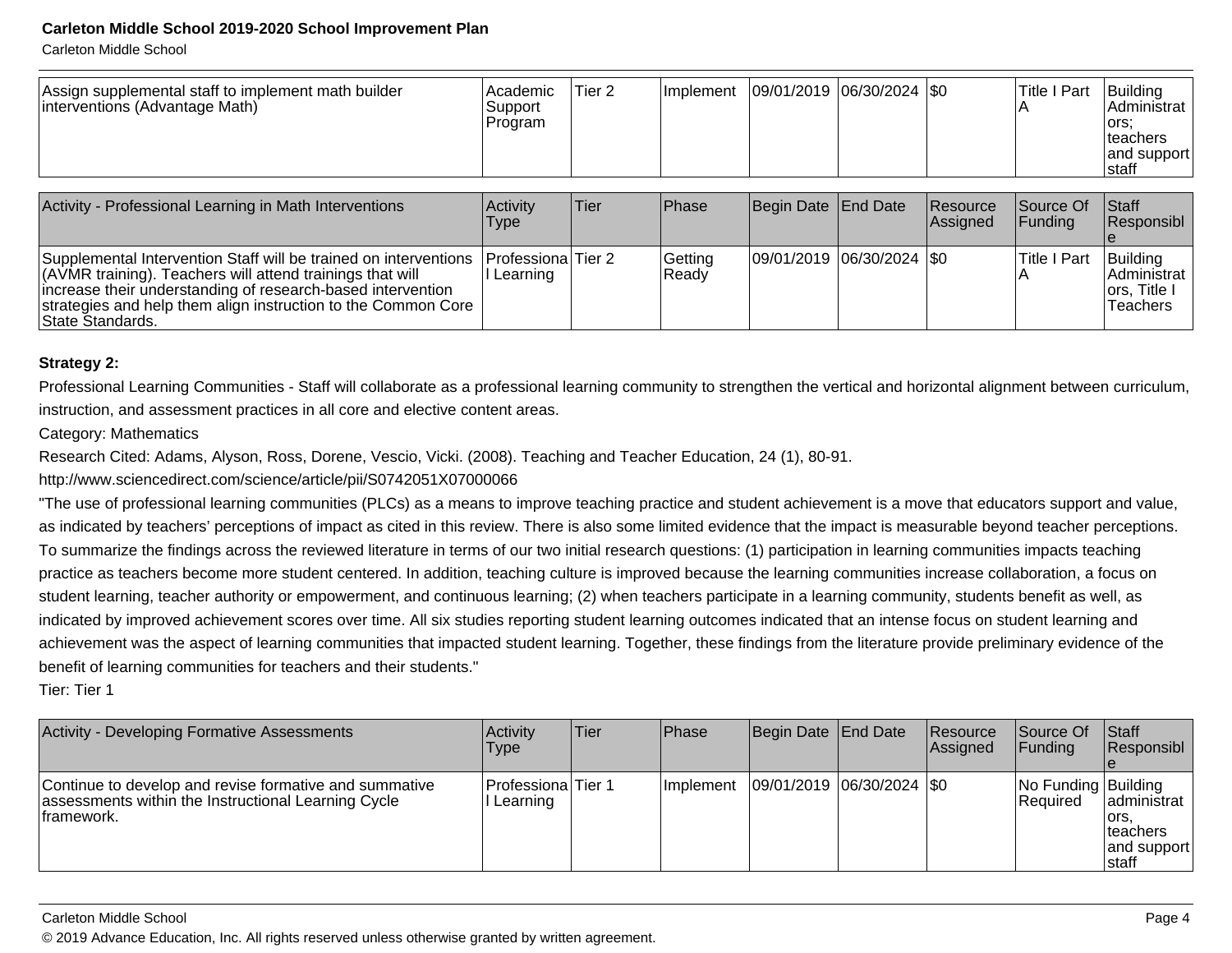Carleton Middle School

| Activity - Data Collection and Analysis                                                     | Activity<br>Type                | Tier   | Phase             | Begin Date End Date         | Resource<br><b>Assigned</b> | Source Of<br> Funding             | <b>Staff</b><br>Responsibl                                 |
|---------------------------------------------------------------------------------------------|---------------------------------|--------|-------------------|-----------------------------|-----------------------------|-----------------------------------|------------------------------------------------------------|
| Staff will collaborate as a PLC/ILC to analyze formative and<br>Isummative assessment data. | Teacher<br> Collaborati<br>l on | Tier 1 | <b>Ilmplement</b> | 09/01/2019  06/30/2024  \$0 |                             | No Funding Building<br>l Reauired | administrat<br>lors:<br>Iteachers<br>and support<br> staff |

| <b>Activity - MTSS Process</b>                                                                                                                                                                              | <b>Activity</b><br>Type               | <b>Tier</b> | <b>Phase</b>      | Begin Date End Date         | <b>Resource</b><br>Assigned | <b>Source Of</b><br>IFundina | <b>Staff</b><br>Responsibl                                               |
|-------------------------------------------------------------------------------------------------------------------------------------------------------------------------------------------------------------|---------------------------------------|-------------|-------------------|-----------------------------|-----------------------------|------------------------------|--------------------------------------------------------------------------|
| Staff will collaborate to analyze data to plan and provide<br>intervention strategies. Staff will meet quarterly to plan for<br>student needs and monitor student progress as part of the<br>IMTSS process. | Teacher<br><b>Collaborati</b><br>lon. | Tier 1      | Getting<br> Ready | 09/01/2019 06/30/2024   \$0 |                             | <b>Title I Part</b>          | Building<br>ladministrat<br>lors.<br>Iteachers.<br>and support<br>Istaff |

#### **Strategy 3:**

High Quality Tier I Instruction - Teachers will implement research based quality mathematics instruction including the strategies of Classroom Instruction that Works(CITW) and practices outlined by the state standards in each content area weekly in their classrooms.

Category: Mathematics

Research Cited: Marzano, Robert J, Gaddy, Barbara B, Dean, Ceri. (2000). What works in classroom instruction. Mid-Continent Research for Education, Aurora CO.http://files.eric.ed.gov/fulltext/ED468434.pdf

This report provides K-12 educators with instructional strategies that research shows have the greatest likelihood of positively affecting student learning. The 12 chapters include: (1) "Introduction"; (2) "Identifying Similarities and Differences (comparing, classifying, creating metaphors, and creating analogies); (3) "Summarizingand Note Taking"; (4) "Reinforcing Effort and Providing Recognition"; (5) "Homework and Practice"; (6) "Nonlinguistic Representations" (graphic organizers, picturesand pictographs, mental pictures, concrete representations, and kinesthetic activity); (7) "Cooperative Learning"; (8) "Setting Goals and Providing Feedback"; (9) "Generating and Testing Hypotheses"; (10) "Activating Prior Knowledge" (cues and questions and advance organizers); (11)"Teaching Specific Types of Knowledge"(vocabulary terms and phrases, details, organizing ideas, skills and tactics, and processes); and (12) "Using Instructional Strategies in Unit Planning" (at the beginning,during, and at the end of a unit of instruction).

Leinwand, Steven, Brahier Daniel J, Huinker, DeAnn. (2014). Principles to actions. Ensuring mathematical success for all.

Tier: Tier 1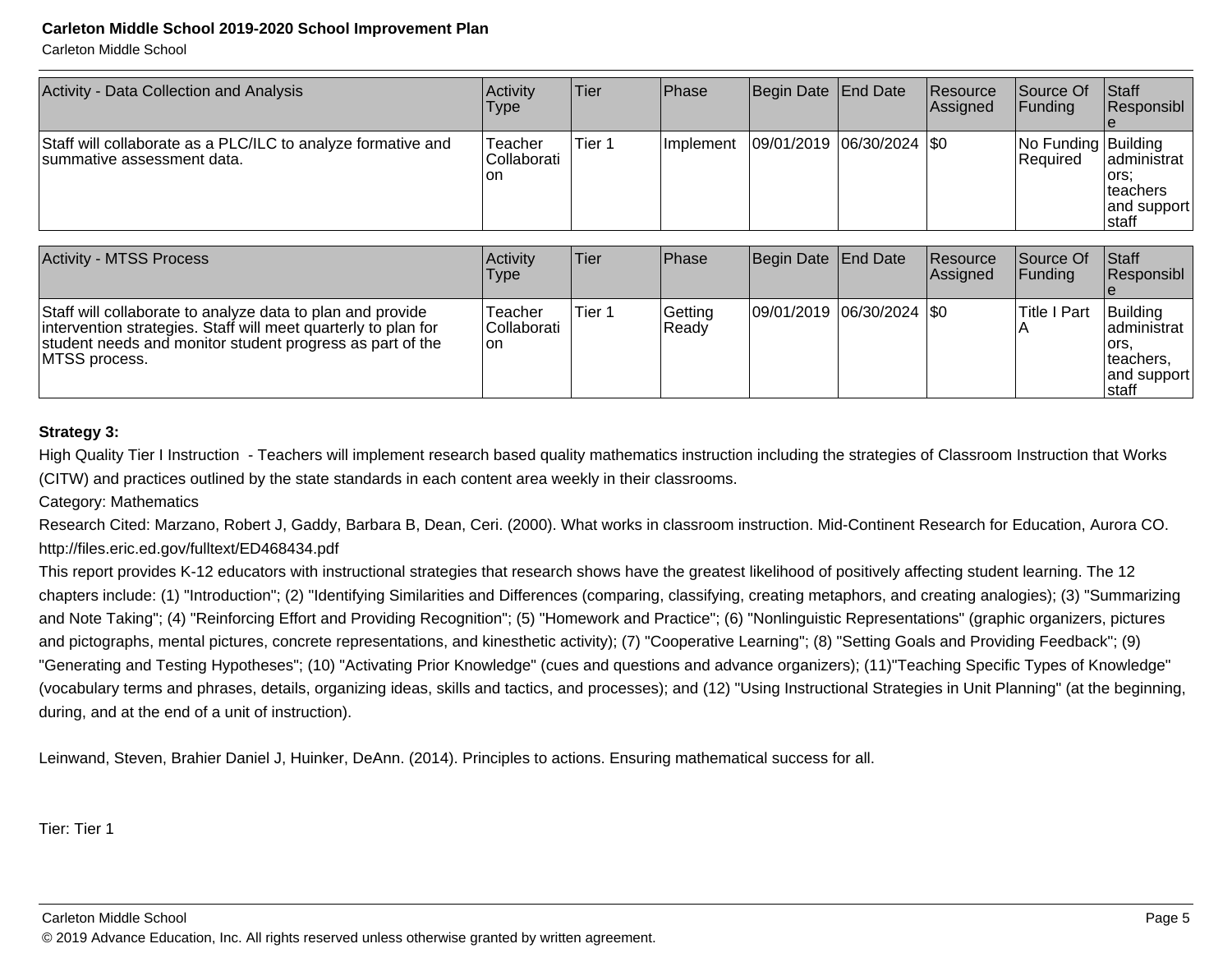Carleton Middle School

| 09/01/2019 06/30/2024   \$0<br>Building<br>Professiona Tier 1<br>Title I Part<br>Provide continued professional development on CITW<br>Getting<br>strategies, language acquisition strategies, student discourse<br>Ready<br>II Learning<br>$\mathsf{A}$<br>during PLC meetings, staff meetings, and classroom<br>lors.<br>linstructional time.<br>teachers.<br> staff | Activity - Professional Development | Activity<br><b>Type</b> | Tier | Phase | Begin Date End Date | <b>Resource</b><br><b>Assigned</b> | Source Of<br>IFundina l | <b>Staff</b><br>Responsibl |
|------------------------------------------------------------------------------------------------------------------------------------------------------------------------------------------------------------------------------------------------------------------------------------------------------------------------------------------------------------------------|-------------------------------------|-------------------------|------|-------|---------------------|------------------------------------|-------------------------|----------------------------|
|                                                                                                                                                                                                                                                                                                                                                                        |                                     |                         |      |       |                     |                                    |                         | administrat<br>and support |

| Activity - Literacy Strategies                                                                                                                                                                                                                            | Activity<br>Type           | <b>Tier</b> | Phase   | Begin Date End Date         | <b>Resource</b><br>Assigned | Source Of<br>IFundina                   | <b>Staff</b><br><b>Responsibl</b>                            |
|-----------------------------------------------------------------------------------------------------------------------------------------------------------------------------------------------------------------------------------------------------------|----------------------------|-------------|---------|-----------------------------|-----------------------------|-----------------------------------------|--------------------------------------------------------------|
| Implementation of close reading, language acquisition<br>strategies, number talks, and student discourse will be<br>  monitored and evaluated through lesson plans, walk-throughs,<br>implementation logs, and the analysis of state assessment<br>Idata. | Implementa Tier 1<br>ltion |             | Monitor | 09/01/2019 06/30/2024   \$0 |                             | No Funding Building<br><b>IRequired</b> | ladministrat<br>lors.<br>Iteachers.<br>and support<br>Istaff |

| Activity - Implementation                                                                                                                                               | Activity<br>Type   | lTier. | <b>Phase</b>      | Begin Date End Date         | Resource<br>Assigned | Source Of<br>IFundina           | <b>Staff</b><br>Responsibl                                   |
|-------------------------------------------------------------------------------------------------------------------------------------------------------------------------|--------------------|--------|-------------------|-----------------------------|----------------------|---------------------------------|--------------------------------------------------------------|
| Teachers will implement lesson-appropriate strategies from<br>CITW and the practices outlined by the state standards in each  tion<br>content area in their classrooms. | Ilmplementa Tier 1 |        | <b>Ilmplement</b> | 09/01/2019  06/30/2024  \$0 |                      | No Funding Building<br>Required | ladministrat<br>lors.<br>Iteachers,<br>and support<br>Istaff |

## **Goal 2: All students at Carleton Middle School will be proficient in reading.**

#### **Measurable Objective 1:**

 60% of Black or African-American, Asian, White, Economically Disadvantaged, Students with Disabilities, English Learners and Two or More Races students willdemonstrate a proficiency in reading in English Language Arts by 06/30/2024 as measured by state assessments.

#### **Strategy 1:**

Timely and Additional Assistance - Timely and additional assistance will be provided to identified at-risk students in the area of reading through the assignment ofsupplementary Title I staff in an ELA elective. ACRI (Adolescent Critical Reading Intervention) and Corrective Reading strategies and suggested materials will be utilized, along with available curricular and internet resources.

Category: Learning Support Systems

Research Cited: Challenging Task in Appropriate Text: Designing Discourse Communities to Increase the Literacy Growth of Adolescent Struggling Readers (Russell, 2005); University of Maryland

Carleton Middle School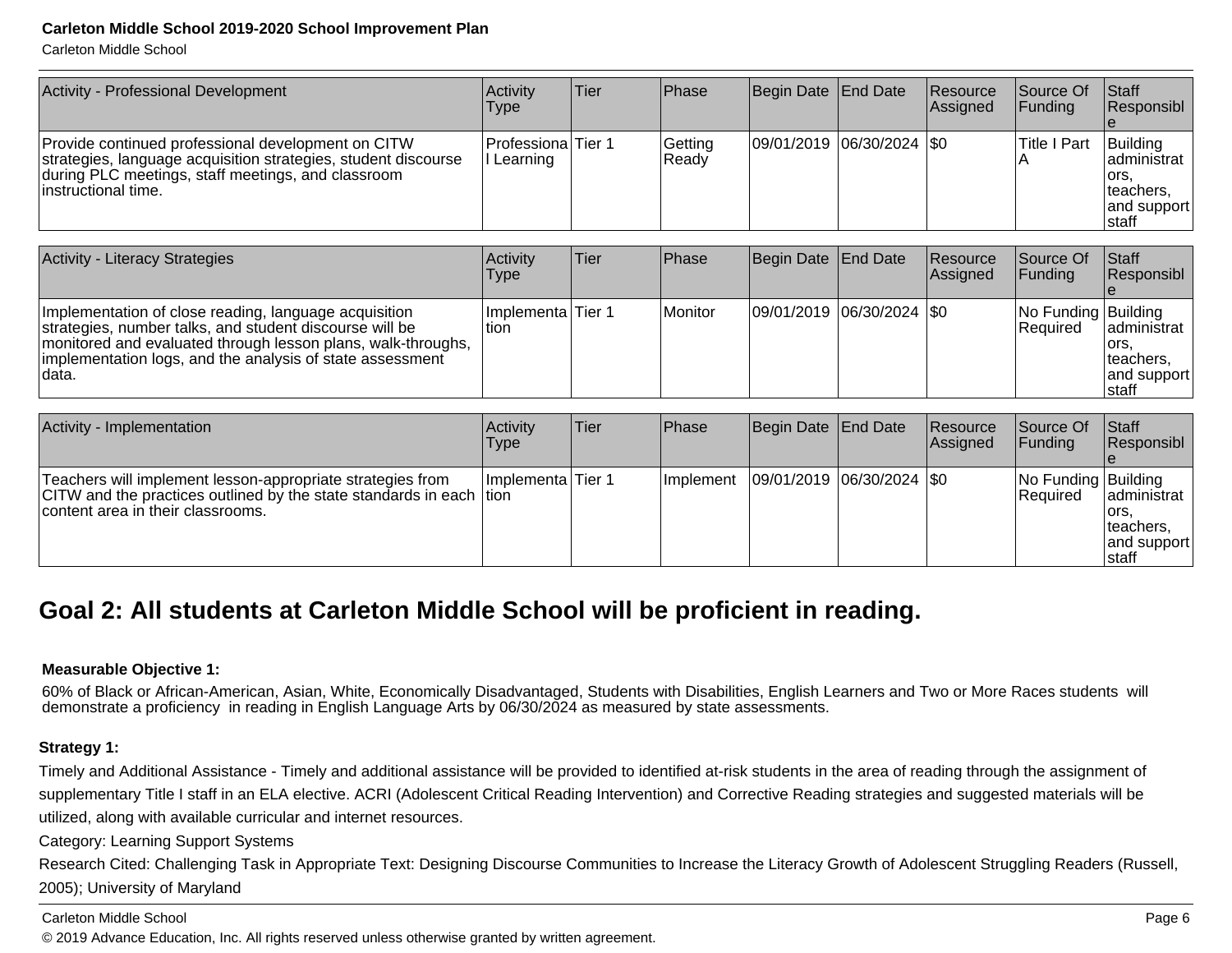AARI focuses on critical thinking skills with expository text to help students access content from texts. It emphasizes small group instruction that meets students where they are and accelerates their reading through instruction built around community; Text based inferencing and critical thinking; Text structuresTier: Tier 2

| Activity - Evaluate Timely and Additional Assistance                                                                                                                    | Activity<br>Type               | Tier              | Phase          | Begin Date End Date |                 | Resource<br>Assigned | Source Of<br>Funding            | Staff<br>Responsibl                                                                         |
|-------------------------------------------------------------------------------------------------------------------------------------------------------------------------|--------------------------------|-------------------|----------------|---------------------|-----------------|----------------------|---------------------------------|---------------------------------------------------------------------------------------------|
| Pre and post assessment data will be analyzed for students<br>receiving supplemental interventions in reading (M-Step,<br>NWEA, District Assessments, DRA, QRI scores). | Evaluation                     | Tier <sub>2</sub> | Evaluate       | 09/01/2019          | 06/30/2024      | I\$0                 | No Funding Building<br>Required | administrat<br>ors; Title I<br>Intervention<br><b>Teachers</b>                              |
| Activity - Monitoring Timely and Additional Assistance                                                                                                                  | Activity<br>Type               | Tier              | Phase          | Begin Date          | <b>End Date</b> | Resource<br>Assigned | Source Of<br>Funding            | Staff<br>Responsibl                                                                         |
| Progress monitoring data will be collected and maintained by<br>the Title I teacher (M-Step, QRI scores, DRA scores, District<br>Assessments, and classroom grades).    | Monitor                        | Tier 2            | <b>Monitor</b> | 09/01/2019          | 06/30/2024      | I\$0                 | No Funding Building<br>Required | administrat<br>∣ors; Title I<br>Intervention<br><b>Teachers</b>                             |
| Activity - Assign Supplemental Staff                                                                                                                                    | Activity<br>Type               | Tier              | Phase          | Begin Date          | <b>End Date</b> | Resource<br>Assigned | Source Of<br>Funding            | Staff<br>Responsibl                                                                         |
| Assign supplemental staff to implement ELA Builder<br>Interventions (ACRI and Corrective Reading).                                                                      | Academic<br>Support<br>Program | Tier 2            | Implement      | 109/01/2019         | 06/30/2024      | <b>SO</b>            | Title I Part                    | Building<br>Iadministrat<br>∣ors; Title I<br>Intervention<br>teachers,<br>support<br>Istaff |

| Activity - Professional Learning in ELA Interventions                                                                                                                                                                                                                                                                                         | Activity<br><b>Type</b> | Tier | <b>Phase</b>                              | Begin Date End Date | <b>Resource</b><br><b>Assigned</b> | <b>Source Of</b><br>IFundina           | Staff<br>Responsibl                                                                            |
|-----------------------------------------------------------------------------------------------------------------------------------------------------------------------------------------------------------------------------------------------------------------------------------------------------------------------------------------------|-------------------------|------|-------------------------------------------|---------------------|------------------------------------|----------------------------------------|------------------------------------------------------------------------------------------------|
| Supplemental Intervention staff will be trained on interventions   Professiona Tier 2<br>(ACRI, Corrective Reading, etc.). Teachers will attend available   Learning<br>trainings that will increase their understanding of research-<br>based intervention strategies and help them align instruction to<br>the Common Core State Standards. |                         |      | Implement   09/01/2019   06/30/2024   \$0 |                     |                                    | No Funding Building<br><b>Required</b> | ladministrat<br>lors: Title I<br><i>Intervention</i><br>Iteachers.<br>support<br><b>Istaff</b> |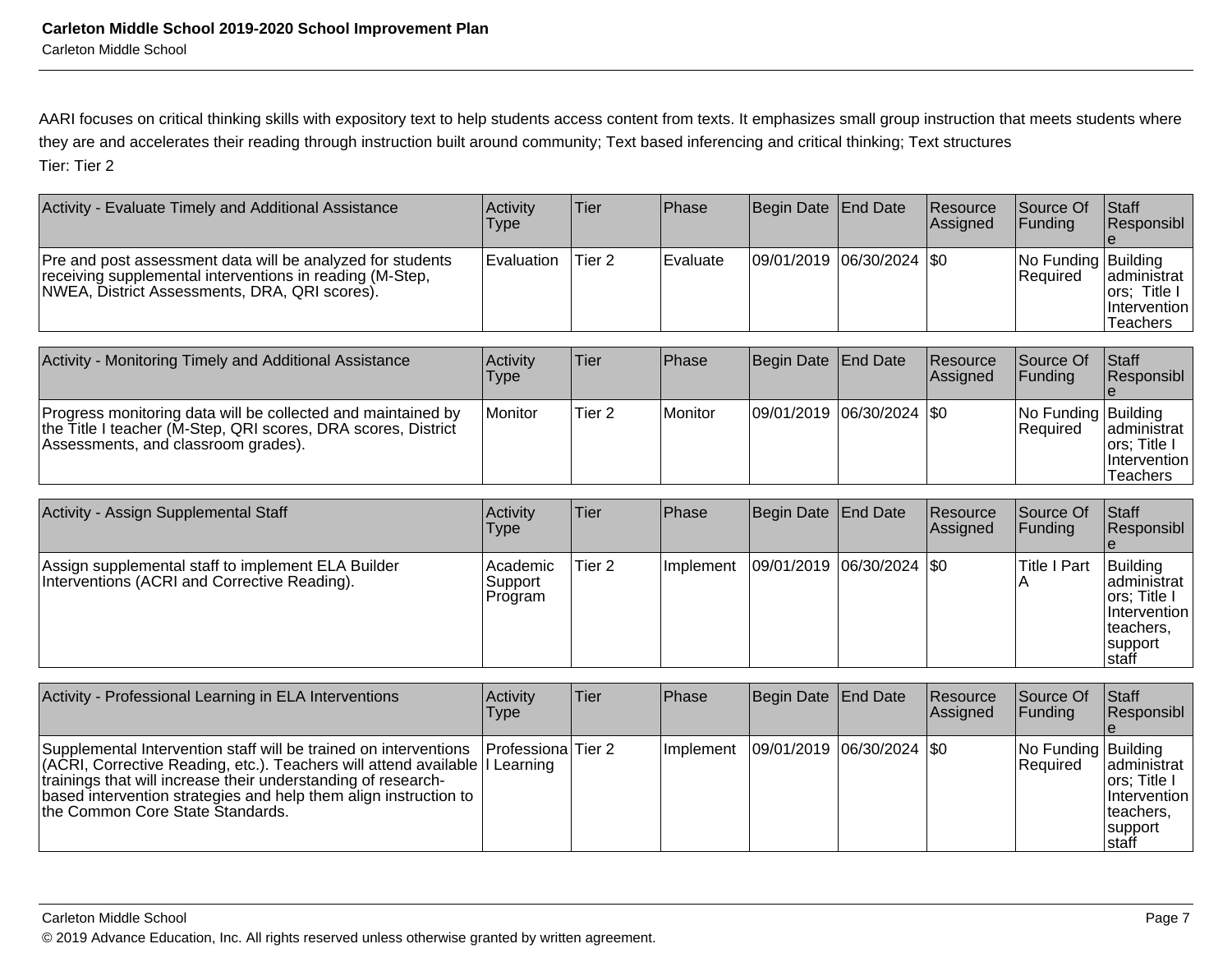Carleton Middle School

#### **Strategy 2:**

Professional Learning Communities - Staff will collaborate as a professional learning community to strengthen the vertical and horizontal alignment between curriculum,instruction, and assessment practices in all core and elective content areas.

Category: English/Language Arts

Research Cited: Adams, Alyson, Ross, Dorene, Vescio, Vicki. (2008). Teaching and Teacher Education, 24 (1), 80-91.

http://www.sciencedirect.com/science/article/pii/S0742051X07000066

"The use of professional learning communities (PLCs) as a means to improve teaching practice and student achievement is a move that educators support and value,as indicated by teachers' perceptions of impact as cited in this review. There is also some limited evidence that the impact is measurable beyond teacher perceptions.To summarize the findings across the reviewed literature in terms of our two initial research questions: (1) participation in learning communities impacts teaching practice as teachers become more student centered. In addition, teaching culture is improved because the learning communities increase collaboration, a focus onstudent learning, teacher authority or empowerment, and continuous learning; (2) when teachers participate in a learning community, students benefit as well, asindicated by improved achievement scores over time. All six studies reporting student learning outcomes indicated that an intense focus on student learning and achievement was the aspect of learning communities that impacted student learning. Together, these findings from the literature provide preliminary evidence of thebenefit of learning communities for teachers and their students."

Tier: Tier 1

| Activity - Developing Formative Assessments                                                                                 | Activity<br>Type                        | Tier   | Phase            | Begin Date | End Date           | Resource<br> Assigned | Source Of<br>Funding            | <b>Staff</b><br>Responsibl                                |
|-----------------------------------------------------------------------------------------------------------------------------|-----------------------------------------|--------|------------------|------------|--------------------|-----------------------|---------------------------------|-----------------------------------------------------------|
| Continue to develop and revise formative and summative<br>assessments within the Instructional Learning Cycle<br>framework. | <b>Professiona</b> Tier 1<br>I Learning |        | Implement        | 09/01/2019 | $ 06/30/2024 $ \$0 |                       | No Funding Building<br>Required | administrat<br>lors.<br>teachers,<br>and support<br>staff |
| Activity - Data Collection and Analysis                                                                                     | Activity                                | Tier   | Phase            | Begin Date | <b>End Date</b>    | Resource              | Source Of                       | <b>Staff</b>                                              |
|                                                                                                                             | <b>Type</b>                             |        |                  |            |                    | Assigned              | Funding                         | Responsibl                                                |
| Staff will collaborate as a PLC/ILC to analyze formative and<br>summative assessment data.                                  | Teacher<br>Collaborati<br>lon           | Tier 1 | Getting<br>Ready | 09/01/2019 | $ 06/30/2024 $ \$0 |                       | No Funding Building<br>Required | administrat<br>lors.<br>teachers,<br>and support<br>staff |
|                                                                                                                             |                                         |        |                  |            |                    |                       |                                 |                                                           |
| <b>Activity - MTSS Process</b>                                                                                              | Activity<br><b>Type</b>                 | Tier   | Phase            | Begin Date | End Date           | Resource<br> Assigned | Source Of<br>Funding            | Staff<br> Responsibl_                                     |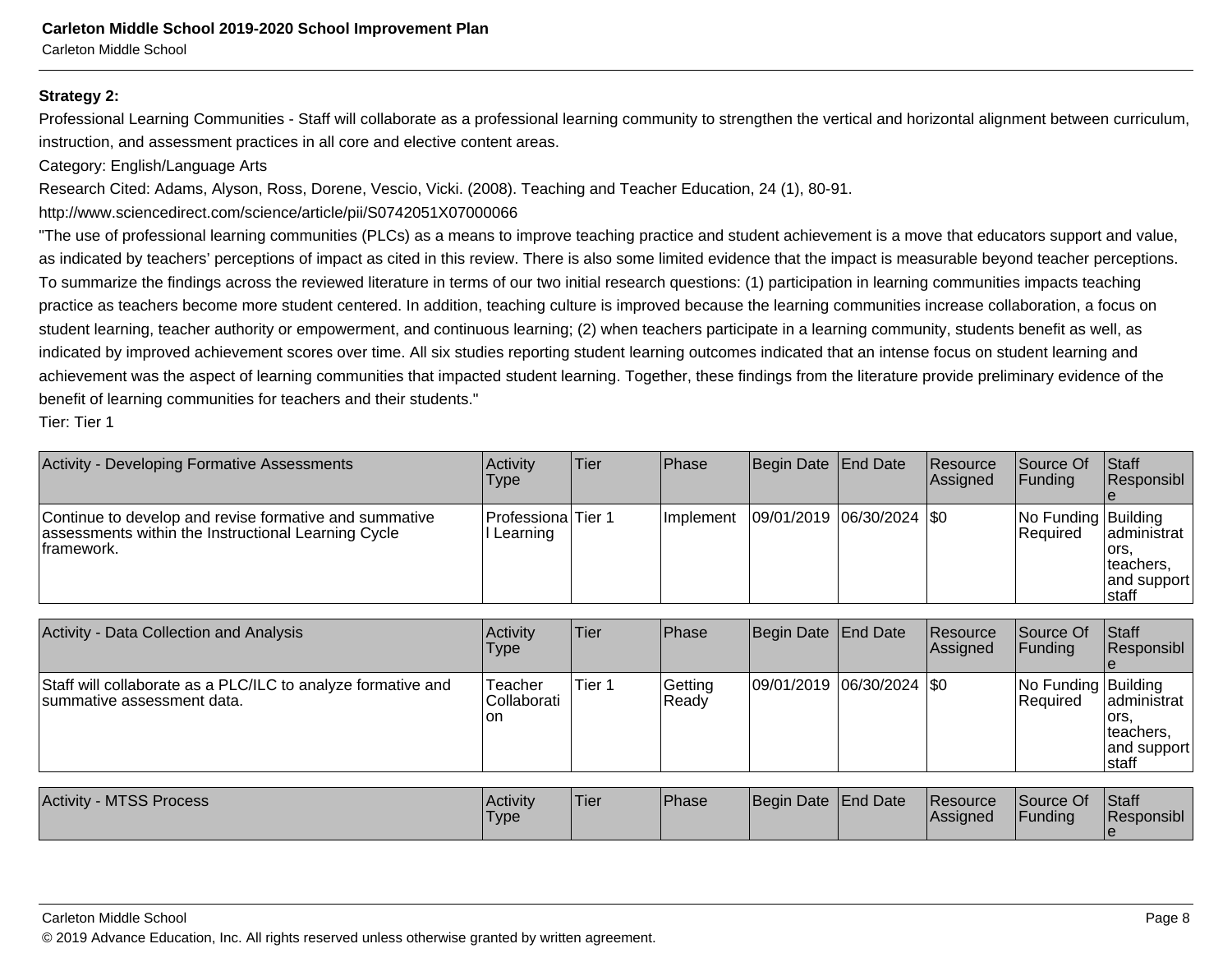Carleton Middle School

| Staff will collaborate to analyze data to plan and provide<br>intervention strategies. Staff will meet quarterly to plan for<br>student needs and monitor student progress as part of the<br><b>IMTSS process.</b> | Teacher<br><b>Collaborati</b><br>Ion | Tier 1 | <b>Ilmplement</b> | 09/01/2019  06/30/2024  \$0 |  |  | 'Title I Part<br>lA. No<br>l Fundina<br>l Reauired | Building<br>ladministrat l<br>lors.<br>Iteachers,<br>land support<br>Istaff |
|--------------------------------------------------------------------------------------------------------------------------------------------------------------------------------------------------------------------|--------------------------------------|--------|-------------------|-----------------------------|--|--|----------------------------------------------------|-----------------------------------------------------------------------------|
|--------------------------------------------------------------------------------------------------------------------------------------------------------------------------------------------------------------------|--------------------------------------|--------|-------------------|-----------------------------|--|--|----------------------------------------------------|-----------------------------------------------------------------------------|

#### **Strategy 3:**

Implementing CITW Strategies - Teachers will implement research based, quality literacy instruction, including the strategies of Classroom Instruction that Works andpractices outlined by the state standards in each content area weekly in their classrooms.

Category: English/Language Arts

 Research Cited: Marzano, Robert J, Gaddy, Barbara B, Dean, Ceri. (2000). What works in classroom instruction. Mid-Continent Research for Education, Aurora CO.http://files.eric.ed.gov/fulltext/ED468434.pdf

This report provides K-12 educators with instructional strategies that research shows have the greatest likelihood of positively affecting student learning. The 12 chapters include: (1) "Introduction"; (2) "Identifying Similarities and Differences (comparing, classifying, creating metaphors, and creating analogies); (3) "Summarizingand Note Taking"; (4) "Reinforcing Effort and Providing Recognition"; (5) "Homework and Practice"; (6) "Nonlinguistic Representations" (graphic organizers, picturesand pictographs, mental pictures, concrete representations, and kinesthetic activity); (7) "Cooperative Learning"; (8) "Setting Goals and Providing Feedback"; (9) "Generating and Testing Hypotheses"; (10) "Activating Prior Knowledge" (cues and questions and advance organizers); (11)"Teaching Specific Types of Knowledge"(vocabulary terms and phrases, details, organizing ideas, skills and tactics, and processes); and (12) "Using Instructional Strategies in Unit Planning" (at the beginning,during, and at the end of a unit of instruction).

#### Tier: Tier 1

| Activity - Professional Development                                                                                                                                                                    | <b>Activity</b><br>Type         | Tier | Phase            | Begin Date   End Date       | Resource<br>Assigned | Source Of<br>IFundina                | <b>IStaff</b><br>Responsibl                                              |
|--------------------------------------------------------------------------------------------------------------------------------------------------------------------------------------------------------|---------------------------------|------|------------------|-----------------------------|----------------------|--------------------------------------|--------------------------------------------------------------------------|
| Provide continued professional development on CITW<br>strategies, language acquisition strategies, and student<br>discourse during PLC meetings, staff meetings, and classroom<br>linstructional time. | lProfessionalTier 1<br>Learning |      | Getting<br>Ready | 09/01/2019 06/30/2024   \$0 |                      | <b>ITitle I Part</b><br>$\mathsf{A}$ | Building<br>ladministrat<br>lors.<br>Iteachers,<br>and support<br>Istaff |

| <b>Activity</b><br><b>Literacy Strategies</b> | Activity<br>'Type | <b>Tier</b> | <b>IPhase</b> | Begin Date End Date |  | <b>Resource</b><br>lAssianed | Source Of<br><b>Funding</b> | Staff<br>Responsibl |
|-----------------------------------------------|-------------------|-------------|---------------|---------------------|--|------------------------------|-----------------------------|---------------------|
|-----------------------------------------------|-------------------|-------------|---------------|---------------------|--|------------------------------|-----------------------------|---------------------|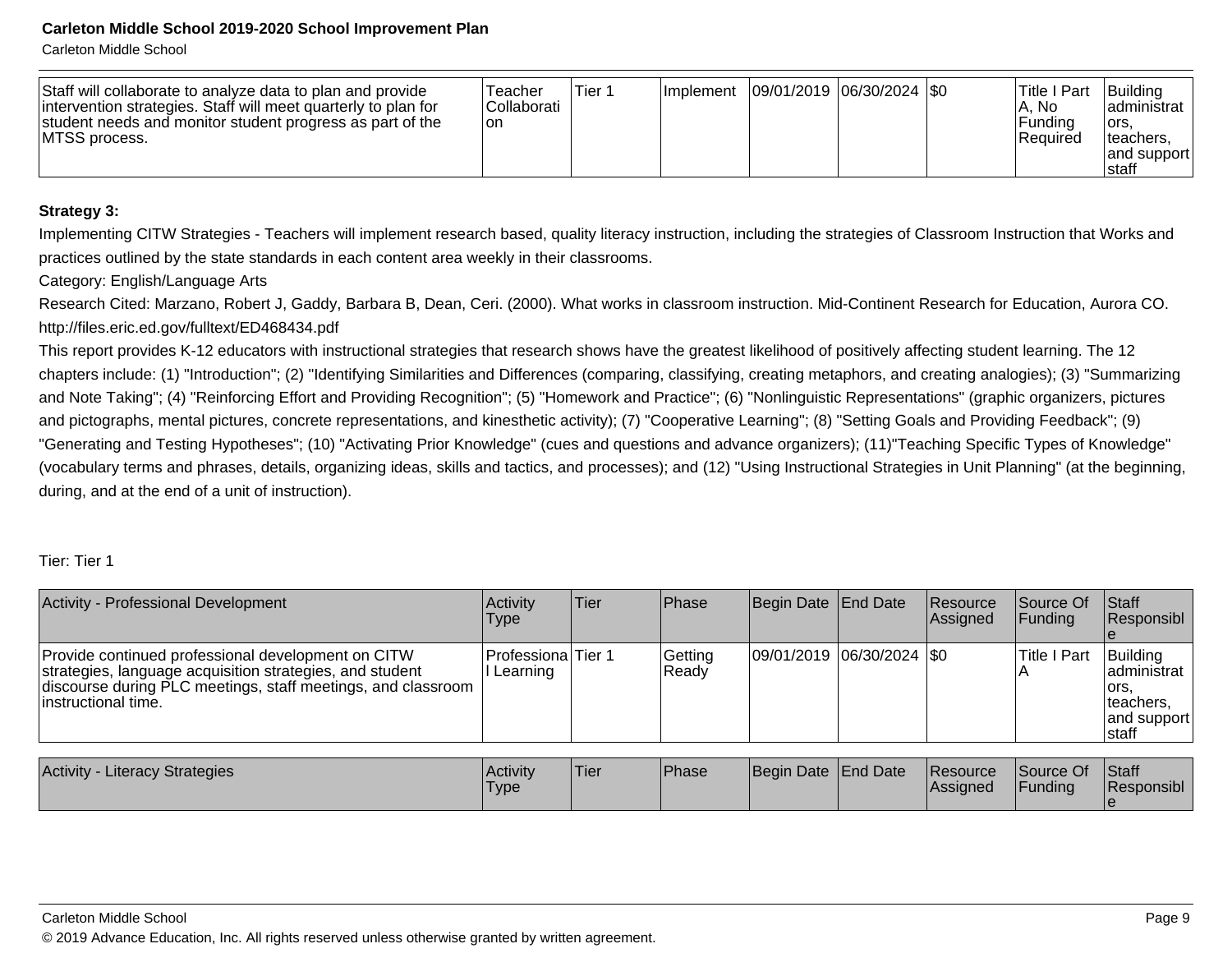Carleton Middle School

| Implementation of close reading, language acquisition<br>strategies, and student discourse will be monitored and<br>evaluated through lesson plans, walk-throughs, implementation<br>logs, and the analysis of state assessment data. | Monitor                 | Tier <sub>1</sub> | Implement | 09/01/2019  06/30/2024  \$0 |                      | No Funding Building<br>Required | ladministrat<br>lors.<br>teachers.<br>and support<br>staff |
|---------------------------------------------------------------------------------------------------------------------------------------------------------------------------------------------------------------------------------------|-------------------------|-------------------|-----------|-----------------------------|----------------------|---------------------------------|------------------------------------------------------------|
| Activity - Implementation                                                                                                                                                                                                             | Activity<br><b>Type</b> | Tier              | Phase     | Begin Date End Date         | Resource<br>Assigned | Source Of<br>Funding            | <b>Staff</b><br>Responsibl                                 |
| Teachers will implement lesson-appropriate strategies from<br>CITW and the practices outlined by the state standards in each tion<br>content area.                                                                                    | Implementa Tier 1       |                   | Implement | 09/01/2019 06/30/2024   \$0 |                      | No Funding Building<br>Required | ladministrat<br>lors.<br>teachers.<br>and support<br>staff |

# **Goal 3: All staff will implement a school-wide PBIS program to improve the classroom learningenvironment and school culture.**

#### **Measurable Objective 1:**

collaborate to develop and implement a school-wide PBIS system by 06/30/2024 as measured by a decrease in discipline referrals.

#### **Strategy 1:**

PBIS Professional Learning - Staff will implement a school-wide PBIS program

Category: School Culture

Research Cited: Bradshaw, C.,Koth, C., Bevans, K., Ialongo, N., & Leaf, P. (in press). The impact of school-wide positive behavioral interventions and supports (PBIS) on the organizational health of elementary schools.School Psychology Quarterly.

Bradshaw et al., document that implementation of school-wide PBIS by typical implementation personnel was successful in achieving high fidelity of adoption, andimproved "organizational health" within the schools.

Tier: Tier 1

| Development of PBIS program<br><b>Activity</b> | Activity<br>'Type | Tier | <b>Phase</b> | Begin Date End Date |  | <b>Resource</b><br><b>Assigned</b> | Source Of<br>Funding | Staff<br>Responsibl |
|------------------------------------------------|-------------------|------|--------------|---------------------|--|------------------------------------|----------------------|---------------------|
|------------------------------------------------|-------------------|------|--------------|---------------------|--|------------------------------------|----------------------|---------------------|

#### Carleton Middle School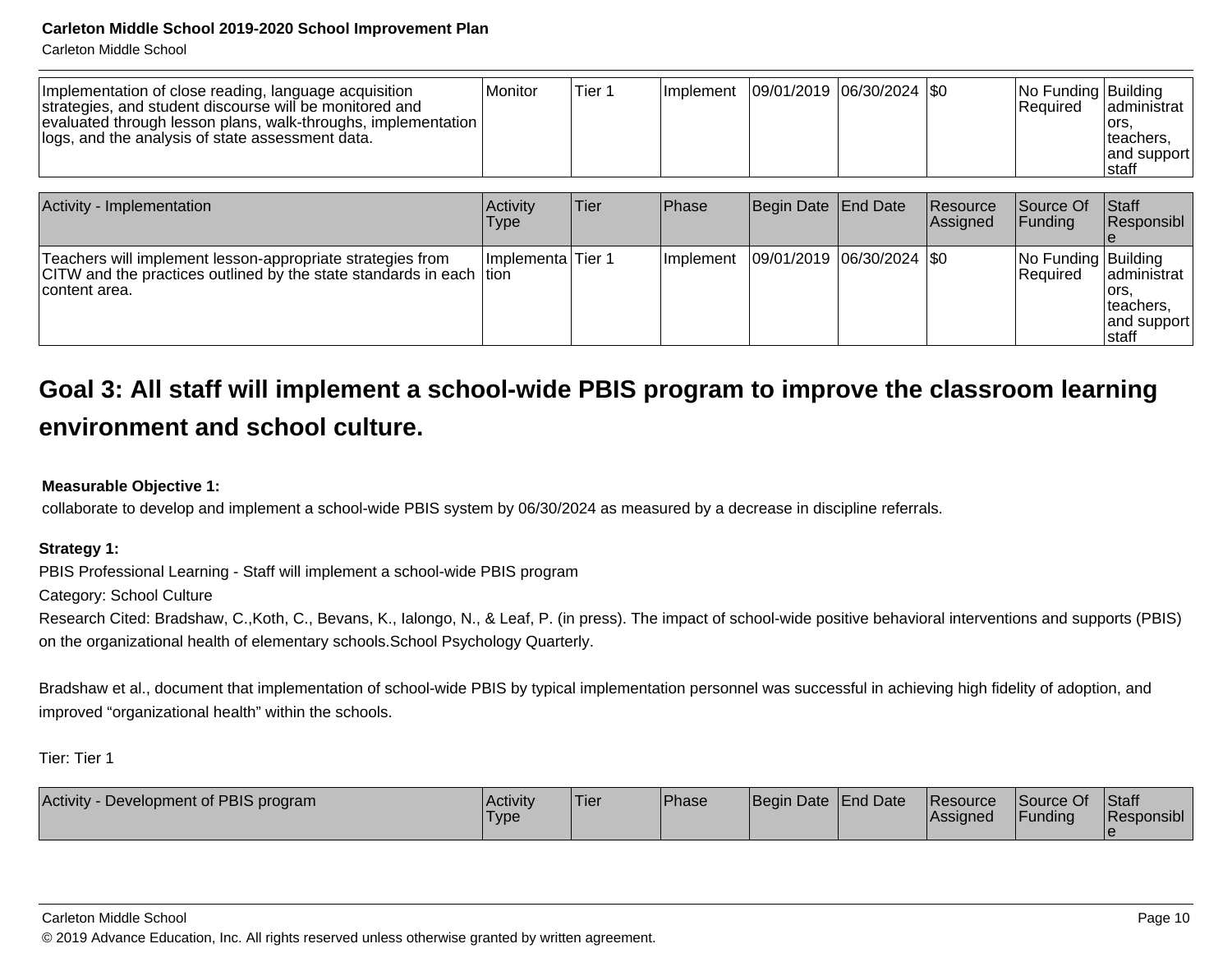Carleton Middle School

| Staff will collaborate to research and develop a school-wide<br>Positive Behavior Interventions and Supports program that<br>positively impacts school culture and academic achievement. | l Gettina<br> Readv | Tier 1 | <b>Ilmplement</b> | ີ  09/01/2019  06/30/2024  \$0 |  |  | Required | No Funding All staff and<br>Ibuildina<br>Iadministrat<br>Tors. |
|------------------------------------------------------------------------------------------------------------------------------------------------------------------------------------------|---------------------|--------|-------------------|--------------------------------|--|--|----------|----------------------------------------------------------------|
|------------------------------------------------------------------------------------------------------------------------------------------------------------------------------------------|---------------------|--------|-------------------|--------------------------------|--|--|----------|----------------------------------------------------------------|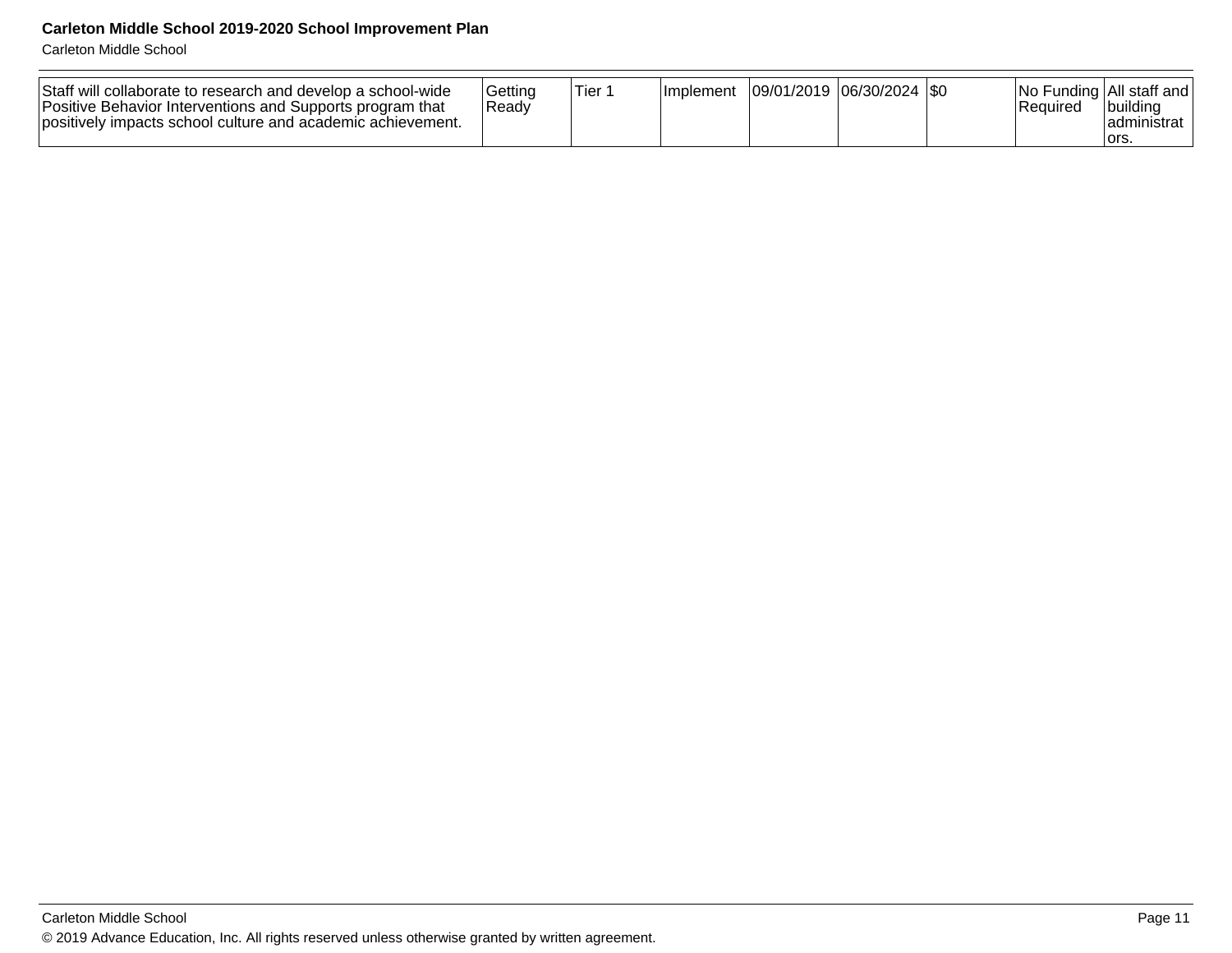# **Activity Summary by Funding Source**

#### **Below is a breakdown of your activities by funding source**

#### **No Funding Required**

| <b>Activity Name</b>                                | Activity Description                                                                                                                                                                                                                                   | Activity<br><b>Type</b>      | Tier              | Phase          | Begin Date | End Date                    | Resource<br>Assigned | <b>Staff</b><br>Responsibl                                                         |
|-----------------------------------------------------|--------------------------------------------------------------------------------------------------------------------------------------------------------------------------------------------------------------------------------------------------------|------------------------------|-------------------|----------------|------------|-----------------------------|----------------------|------------------------------------------------------------------------------------|
| Evaluate Timely and<br><b>Additional Assistance</b> | Pre and post data will be analyzed for students<br>receiving supplemental interventions in<br>mathematics (M-Step, NWEA, district<br>assessments, Advantage Math assessments,<br>Moby Math progress, etc.)                                             | Evaluation                   | Tier <sub>2</sub> | Evaluate       | 09/01/2019 | 06/30/2024                  | $ $ \$0              | <b>Building</b><br>administrat<br>ors, SIP<br>Team, Title<br>I Teachers            |
| Implementation                                      | Teachers will implement lesson-appropriate<br>strategies from CITW and the practices outlined<br>by the state standards in each content area.                                                                                                          | Implementa Tier 1<br>Ition   |                   | Implement      |            | 09/01/2019  06/30/2024  \$0 |                      | <b>Building</b><br>administrat<br>lors.<br>teachers,<br>and support<br>staff       |
| Evaluate Timely and<br><b>Additional Assistance</b> | Pre and post assessment data will be analyzed for Evaluation<br>students receiving supplemental interventions in<br>reading (M-Step, NWEA, District Assessments, DRA, QRI scores).                                                                     |                              | Tier 2            | Evaluate       | 09/01/2019 | 06/30/2024                  | $ \$0$               | <b>Building</b><br>administrat<br>ors; Title I<br>Intervention<br><b>Teachers</b>  |
| <b>Literacy Strategies</b>                          | Implementation of close reading, language<br>acquisition strategies, number talks, and student<br>discourse will be monitored and evaluated through<br>lesson plans, walk-throughs, implementation logs,<br>and the analysis of state assessment data. | Implementa Tier 1<br>Ition   |                   | <b>Monitor</b> | 09/01/2019 | $ 06/30/2024 $ \$0          |                      | <b>Building</b><br>administrat<br>lors,<br>teachers,<br>and support<br>staff       |
| Development of PBIS<br>program                      | Staff will collaborate to research and develop a<br>school-wide Positive Behavior Interventions and<br>Supports program that positively impacts school<br>culture and academic achievement.                                                            | Getting<br>Ready             | Tier 1            | Implement      |            | 09/01/2019 06/30/2024  \$0  |                      | All staff and<br>building<br>administrat<br>ors.                                   |
| Data Collection and<br>Analysis                     | Staff will collaborate as a PLC/ILC to analyze<br>formative and summative assessment data.                                                                                                                                                             | Teacher<br>Collaborati<br>on | Tier 1            | Implement      |            | 09/01/2019  06/30/2024  \$0 |                      | <b>Building</b><br>administrat<br>lors;<br>teachers<br>and support<br><b>Staff</b> |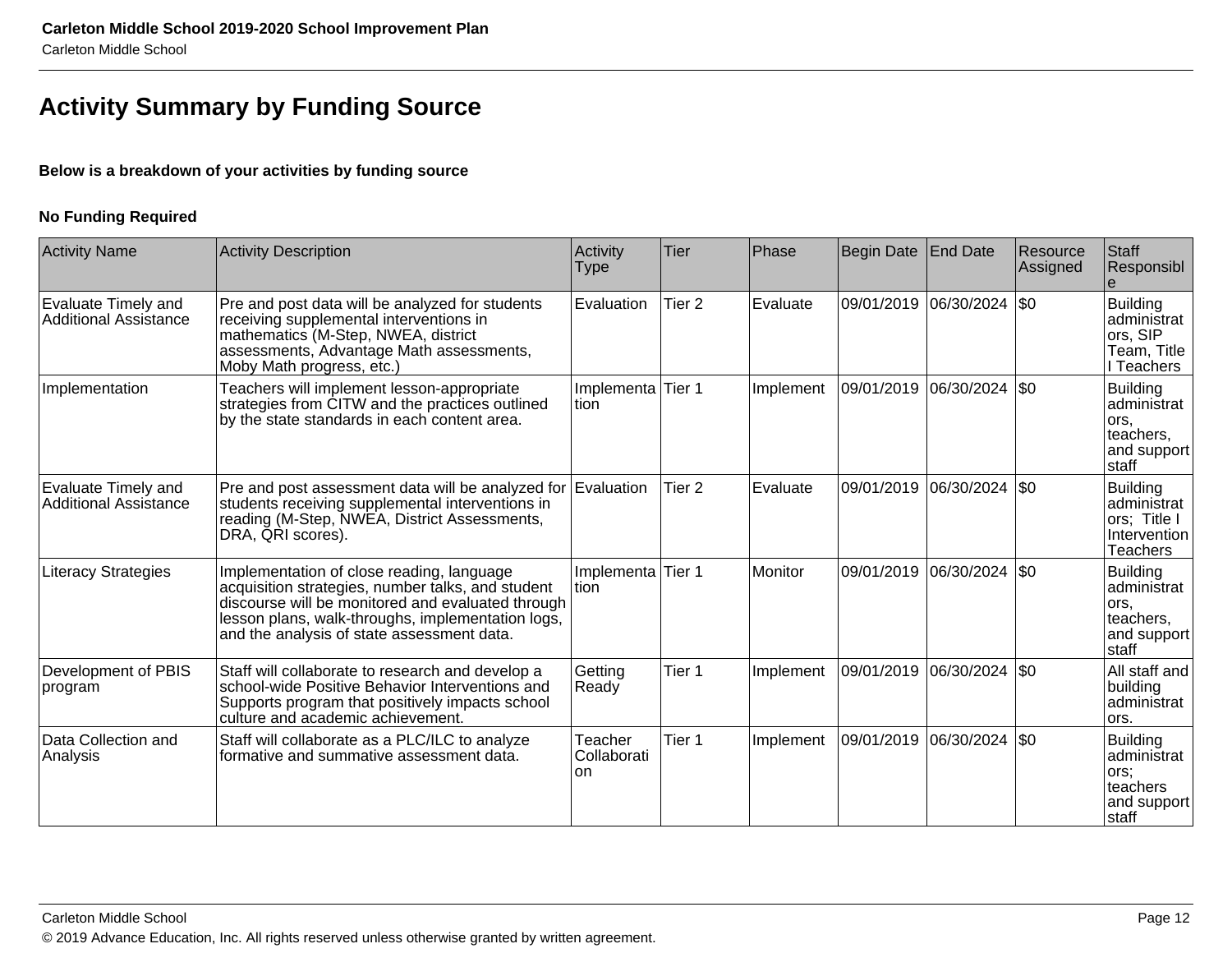Carleton Middle School

| <b>Literacy Strategies</b>                     | Implementation of close reading, language<br>acquisition strategies, and student discourse will<br>be monitored and evaluated through lesson plans,<br>walk-throughs, implementation logs, and the<br>analysis of state assessment data. | Monitor                          | Tier 1            | Implement        | 09/01/2019 06/30/2024 \$0 |                             |     | Building<br>ladministrat<br>ors.<br>teachers,<br>and support<br>staff          |
|------------------------------------------------|------------------------------------------------------------------------------------------------------------------------------------------------------------------------------------------------------------------------------------------|----------------------------------|-------------------|------------------|---------------------------|-----------------------------|-----|--------------------------------------------------------------------------------|
| <b>Developing Formative</b><br>Assessments     | Continue to develop and revise formative and<br>summative assessments within the Instructional<br>Learning Cycle framework.                                                                                                              | Professiona<br>I Learning        | Tier 1            | Implement        |                           | 09/01/2019  06/30/2024  \$0 |     | Building<br>administrat<br>ors,<br>teachers,<br>and support<br>staff           |
| Implementation                                 | Teachers will implement lesson-appropriate<br>strategies from CITW and the practices outlined<br>by the state standards in each content area in<br>their classrooms.                                                                     | Implementa Tier 1<br>tion        |                   | Implement        |                           | 09/01/2019  06/30/2024  \$0 |     | Building<br>administrat<br>lors,<br>teachers,<br>and support<br>staff          |
| Monitoring Timely and<br>Additional Assistance | Progress monitoring data will be collected and<br>maintained by the Title I teacher (M-STEP, district<br>assessments, Advantage Math assessments,<br>classroom grades, etc.)                                                             | Monitor                          | Tier <sub>2</sub> | Monitor          |                           | 09/01/2019 06/30/2024       | \$0 | Building<br>administrat<br>ors, Title I<br>Intervention<br>Teachers            |
| Data Collection and<br>Analysis                | Staff will collaborate as a PLC/ILC to analyze<br>formative and summative assessment data.                                                                                                                                               | Teacher<br>Collaborati<br>on     | Tier <sub>1</sub> | Getting<br>Ready |                           | 09/01/2019 06/30/2024 \$0   |     | Building<br>administrat<br>ors,<br>teachers,<br>and support<br>staff           |
| Monitoring Timely and<br>Additional Assistance | Progress monitoring data will be collected and<br>maintained by the Title I teacher (M-Step, QRI<br>scores, DRA scores, District Assessments, and<br>classroom grades).                                                                  | Monitor                          | Tier 2            | Monitor          |                           | 09/01/2019 06/30/2024       | \$0 | Building<br>administrat<br>ors; Title I<br>Intervention<br>Teachers            |
| <b>Developing Formative</b><br>Assessments     | Continue to develop and revise formative and<br>summative assessments within the Instructional<br>Learning Cycle framework.                                                                                                              | Professiona Tier 1<br>I Learning |                   | Implement        |                           | 09/01/2019  06/30/2024  \$0 |     | Building<br>administrat<br>ors,<br>teachers<br>and support<br>staff            |
| MTSS Process                                   | Staff will collaborate to analyze data to plan and<br>provide intervention strategies. Staff will meet<br>quarterly to plan for student needs and monitor<br>student progress as part of the MTSS process.                               | Teacher<br>Collaborati<br>on     | Tier 1            | Implement        | 09/01/2019 06/30/2024     |                             | \$0 | Building<br>ladminištrat<br>lors,<br>teachers,<br>and support<br><b>Istaff</b> |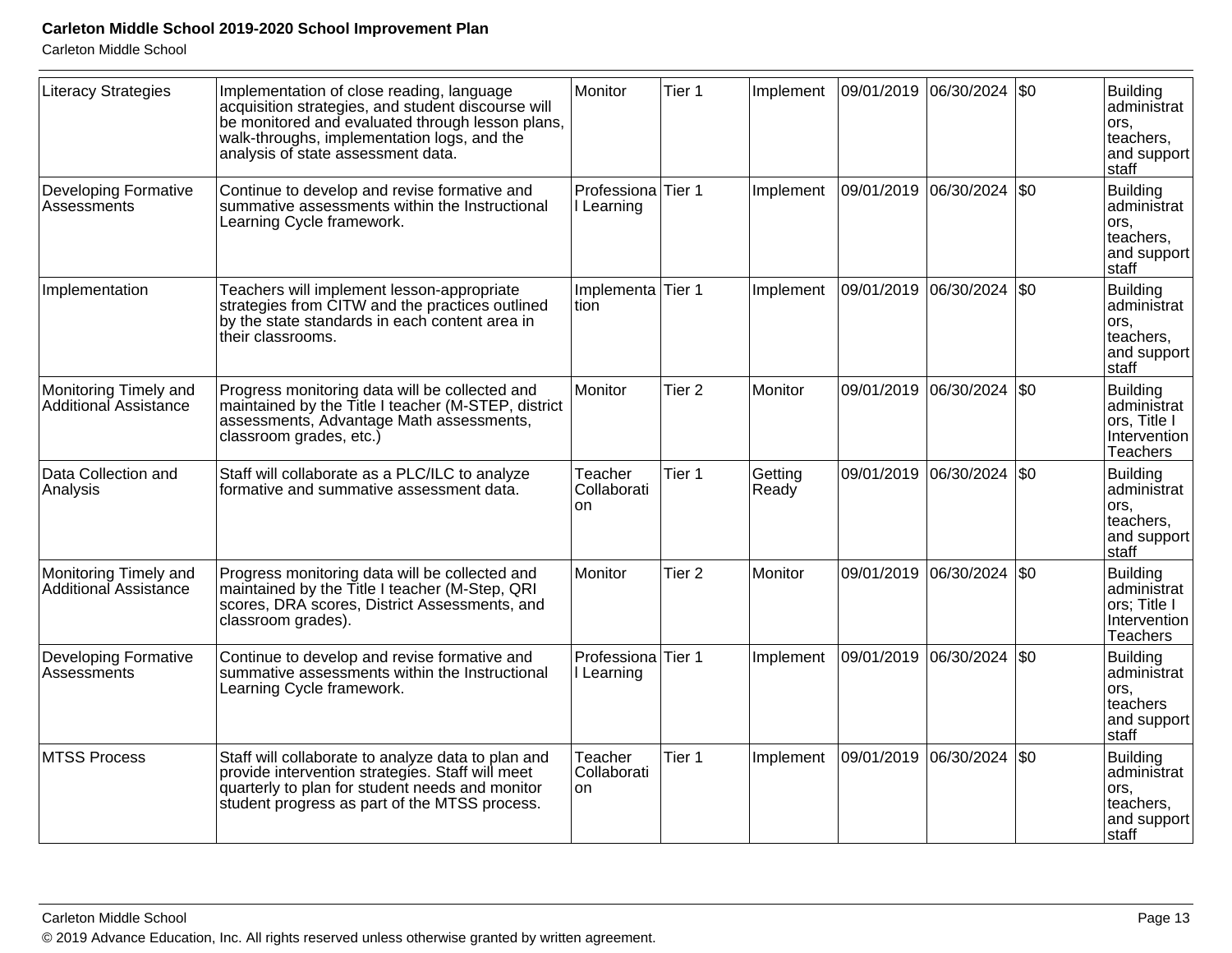Carleton Middle School

| <b>IELA Interventions</b> | Professional Learning in Supplemental Intervention staff will be trained on<br>interventions (ACRI, Corrective Reading, etc.).<br>Teachers will attend available trainings that will<br>increase their understanding of research-based<br>intervention strategies and help them align | Professiona Tier 2<br>l Learning |  | Implement   09/01/2019   06/30/2024   \$0 |  | <b>Building</b><br>ladministrat<br>ors; Title I<br>Intervention I<br>teachers. |
|---------------------------|---------------------------------------------------------------------------------------------------------------------------------------------------------------------------------------------------------------------------------------------------------------------------------------|----------------------------------|--|-------------------------------------------|--|--------------------------------------------------------------------------------|
|                           | linstruction to the Common Core State Standards.                                                                                                                                                                                                                                      |                                  |  |                                           |  | <b>Isupport</b><br><b>Istaff</b>                                               |

#### **Title I Part A**

| <b>Activity Name</b>                                  | <b>Activity Description</b>                                                                                                                                                                                                                                                          | Activity<br><b>Type</b>                     | <b>Tier</b>       | Phase            | <b>Begin Date</b> | <b>End Date</b>             | Resource<br>Assigned | Staff<br>Responsibl                                                           |
|-------------------------------------------------------|--------------------------------------------------------------------------------------------------------------------------------------------------------------------------------------------------------------------------------------------------------------------------------------|---------------------------------------------|-------------------|------------------|-------------------|-----------------------------|----------------------|-------------------------------------------------------------------------------|
| Professional<br>Development                           | Provide continued professional development on<br>CITW strategies, language acquisition strategies,<br>student discourse during PLC meetings, staff<br>meetings, and classroom instructional time.                                                                                    | Professiona Tier 1<br>I Learning            |                   | Getting<br>Ready |                   | 09/01/2019 06/30/2024       | \$0                  | Building<br>ladministrat<br>lors.<br>teachers,<br>and support<br><b>Staff</b> |
| MTSS Process                                          | Staff will collaborate to analyze data to plan and<br>provide intervention strategies. Staff will meet<br>quarterly to plan for student needs and monitor<br>student progress as part of the MTSS process.                                                                           | Teacher<br>Collaborati<br>lon               | Tier 1            | Implement        |                   | 09/01/2019  06/30/2024  \$0 |                      | Building<br>administrat<br>lors,<br>teachers,<br>and support<br>staff         |
| MTSS Process                                          | Staff will collaborate to analyze data to plan and<br>provide intervention strategies. Staff will meet<br>quarterly to plan for student needs and monitor<br>student progress as part of the MTSS process.                                                                           | Teacher<br>Collaborati<br>lon.              | Tier 1            | Getting<br>Ready | 09/01/2019        | 06/30/2024                  | \$0                  | Building<br>ladministrat<br>lors.<br>teachers,<br>and support<br>staff        |
| Assign Supplemental<br>Staff                          | Assign supplemental staff to implement math<br>builder interventions (Advantage Math)                                                                                                                                                                                                | Academic<br>Support<br>Program              | Tier <sub>2</sub> | Implement        | 09/01/2019        | 06/30/2024   \$0            |                      | Building<br>Administrat<br>ors;<br><b>Iteachers</b><br>and support<br>staff   |
| Professional Learning in<br><b>Math Interventions</b> | Supplemental Intervention Staff will be trained on<br>interventions (AVMR training). Teachers will<br>attend trainings that will increase their<br>understanding of research-based intervention<br>strategies and help them align instruction to the<br>Common Core State Standards. | Professiona Tier 2<br>I Learning            |                   | Getting<br>Ready | 09/01/2019        | 06/30/2024                  | \$0                  | Building<br>Administrat<br>ors, Title I<br><b>Teachers</b>                    |
| Professional<br>Development                           | Provide continued professional development on<br>CITW strategies, language acquisition strategies,<br>and student discourse during PLC meetings, staff<br>meetings, and classroom instructional time.                                                                                | Professiona <sup>Tier</sup> 1<br>I Learning |                   | Getting<br>Ready |                   | 09/01/2019 06/30/2024       | \$0                  | Building<br>administrat<br>lors.<br>teachers,<br>and support<br>staff         |

Carleton Middle School